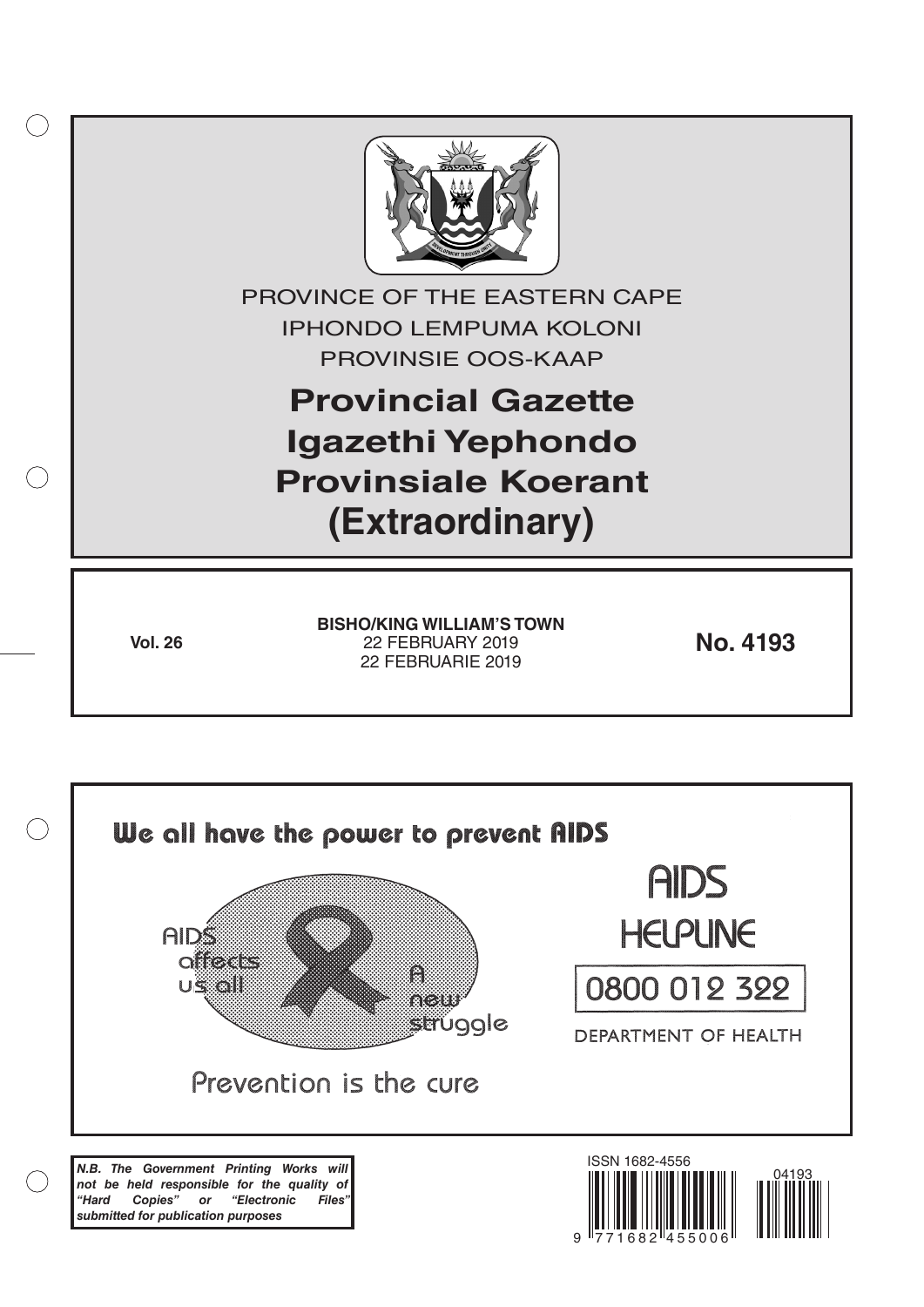## **IMPORTANT NOTICE:**

**The GovernmenT PrinTinG Works Will noT be held resPonsible for any errors ThaT miGhT occur due To The submission of incomPleTe / incorrecT / illeGible coPy.**

**no fuTure queries Will be handled in connecTion WiTh The above.**

#### **CONTENTS**

|    |                                                             | <i>Gazette Page</i> |     |
|----|-------------------------------------------------------------|---------------------|-----|
|    |                                                             | No.                 | No. |
|    | LOCAL AUTHORITY NOTICES . PLAASLIKE OWERHEIDS KENNISGEWINGS |                     |     |
| 40 |                                                             | 4193                |     |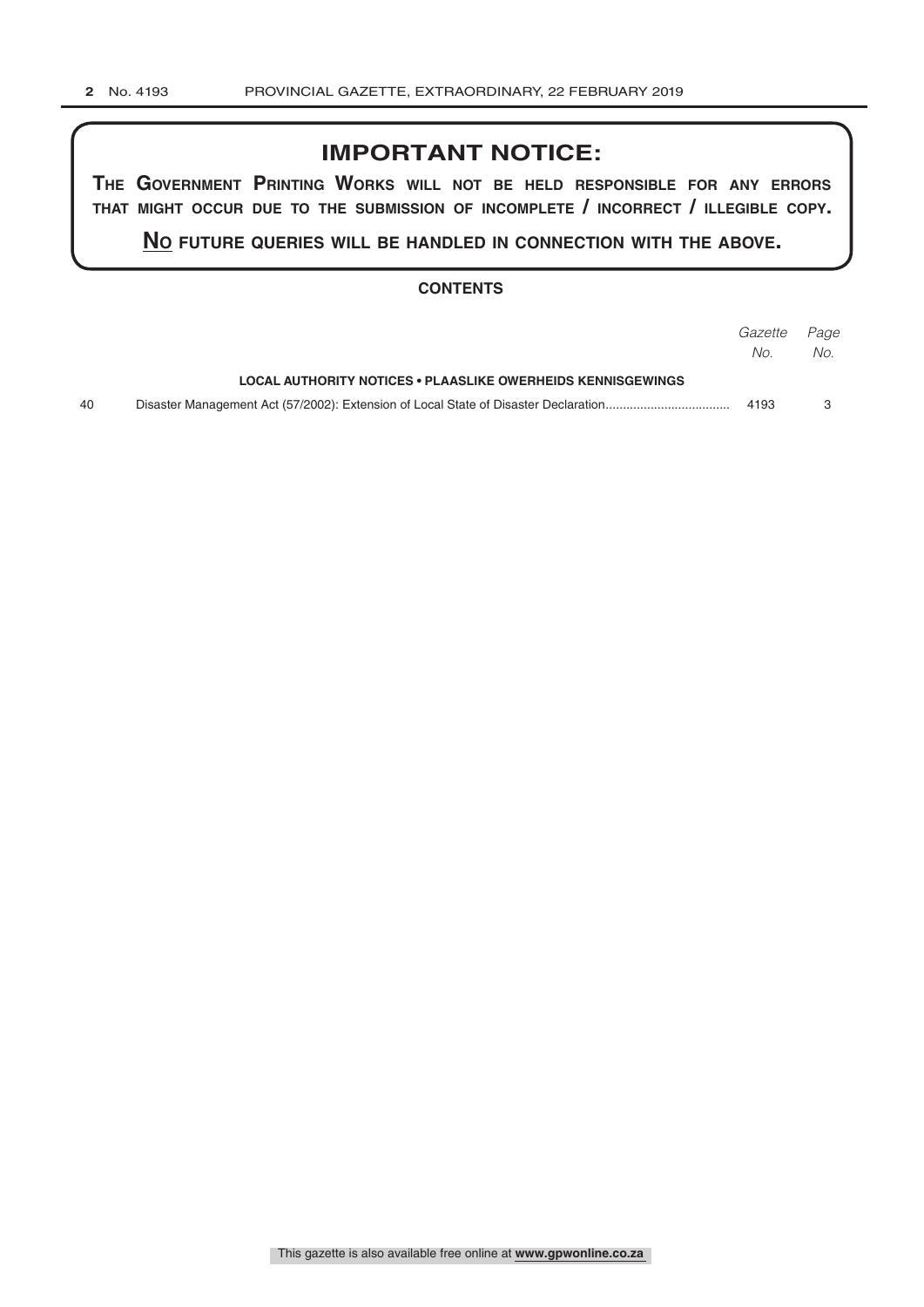# Local Authority Notices • Plaaslike Owerheids Kennisgewings

#### **LOCAL AUTHORITY NOTICE 40 OF 2019**



Cape St Francis **Hankey** Humansdorp Jeffreys Bay Loerie Oyster Bay Patensie St Francis Bay Thornhill

Postal: PO Box 21, Jeffreys Bay, 6330 Tel: 042 200 2200 / 042 200 8300 Fax: 042 200 8606 Email: registry @kouga.gov.za Website: www.kouga.gov.za

## **KOUGA LOCAL MUNICIPALITY (EC108)**

## **PROVINCIAL NOTICE 133/2018**

## **EXTENSION OF LOCAL STATE OF DISASTER DECLARATION**

#### **DISASTER MANAGEMENT ACT NO. 57 OF 2002**

The Kouga Local Municipality hereby, in terms of Section 55(5)(c) of the Disaster Management Act No. 57 of 2002, due to the prevailing drought conditions extend the Declaration of Local State of Disaster as published in the Provincial Gazette No. 4170 of 14 January 2019 for a further month.

**C. DU PLESSIS** Jeffreys Bay **MUNICIPAL MANAGER** 6330

P.O. Box 21

This gazette is also available free online at **www.gpwonline.co.za**